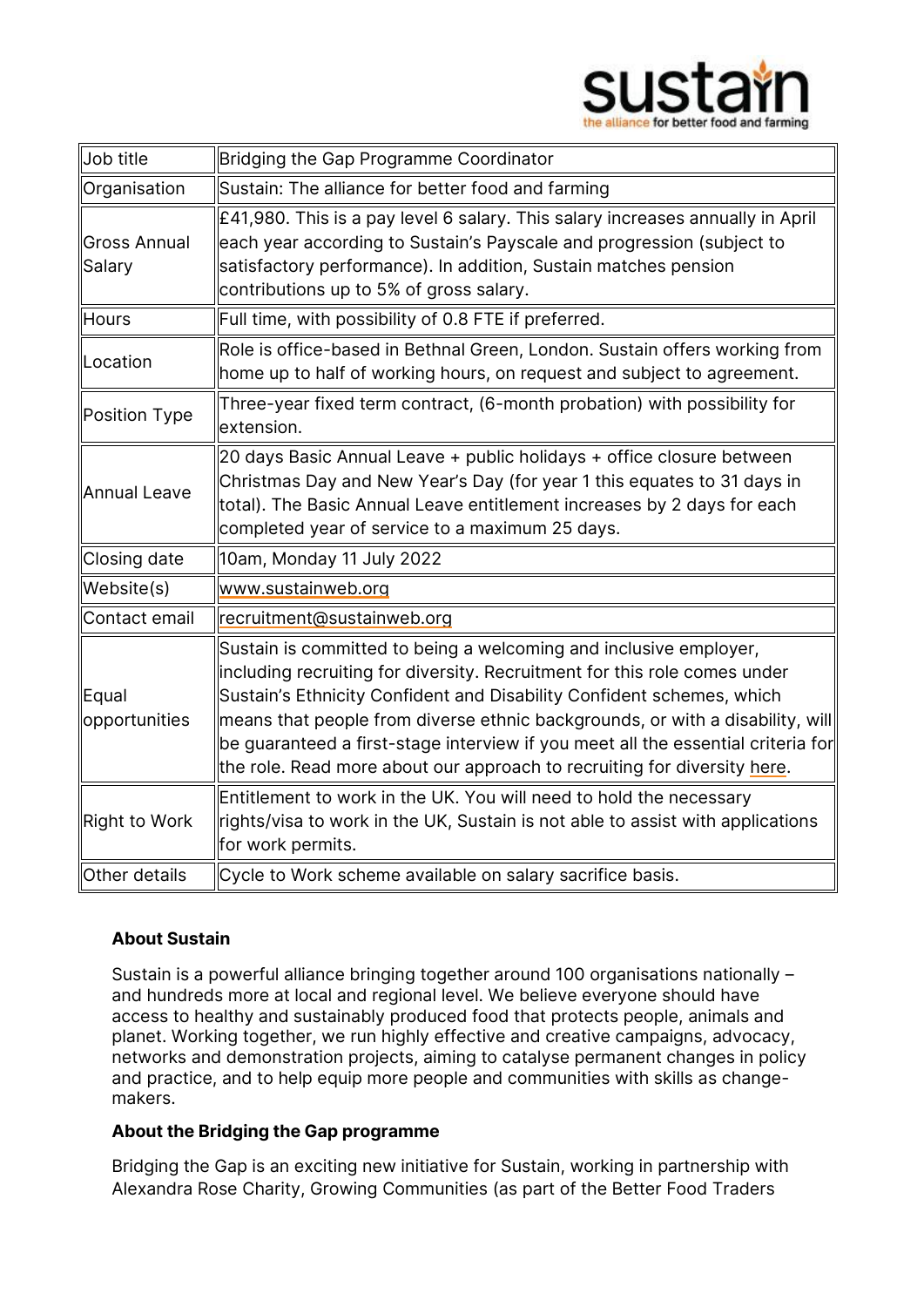

Network) and partners in the four Nations, funded by the National Lottery Community Fund.

Bridging the Gap aims to demonstrate how to build better supply chains that connect climate-friendly food and people on a lower income. It will also identify and advocate for financial interventions and other mechanisms to enable its work to continue in the longer term. Bridging the Gap will run and test pilot interventions over three years, with the possibility of the work, funding and post being extended for a longer period.

Food that is good for people and the planet, benefits communities and supports decent livelihoods is currently more expensive than food that is bad for health and produced in ways that damage the planet. We want to build a new vision for how climate-friendly food can be accessible to all and how the difference in price can be paid for by public finance or in other ways. This will be a journey of testing out new approaches to doing things along the food supply chain, showing why this is important and how it could be continued in the future when Big Lottery funding ceases and costs need to be covered from the public purse or other financial mechanisms, such as vouchers, healthy food on prescription or pay-it-forward schemes, paid for as an investment in public health and the natural environment.

Bridging the Gap will be steered by a Programme Management Board, and work with an Advisory Group, community organisations and values-led food traders, in a spirit of collaboration and enquiry.

The Bridging the Gap programme forms part of the Good Food Economy theme of Sustain's five-year strategy, Fertile Future. This is an emerging area of work for Sustain, building on other existing activities on food justice and sustainable farming.

### About this role

The Programme Coordinator will set up and lead this exciting new initiative. This is a new programme leadership role at Sustain, working closely with and reporting to our Programmes Director. We have ambitions for Bridging the Gap to grow into a significant multiple-partner, longer-term programme for Sustain and our alliance, working across the UK.

The person appointed to the role will build great relationships with and between many organisations, inside and outside of our existing alliance, to achieve a shared vision. We are especially keen to work with under-represented communities, and with organisations led by and serving ethnically diverse communities.

Sustain is seeking a Programme Coordinator with exceptional networking, project management and communication skills, who is excited by the challenge and opportunities presented by a programme trying to bring about societal change through the food system. They will have the confidence, energy and drive to cultivate a shared vision, spirit of enquiry and effective implementation to enable change.

The Bridging the Gap Programme Coordinator will work with Sustain, programme partners and the funders to secure the next phase of funding and cultivate other funders and financial mechanisms to support this work in the longer term.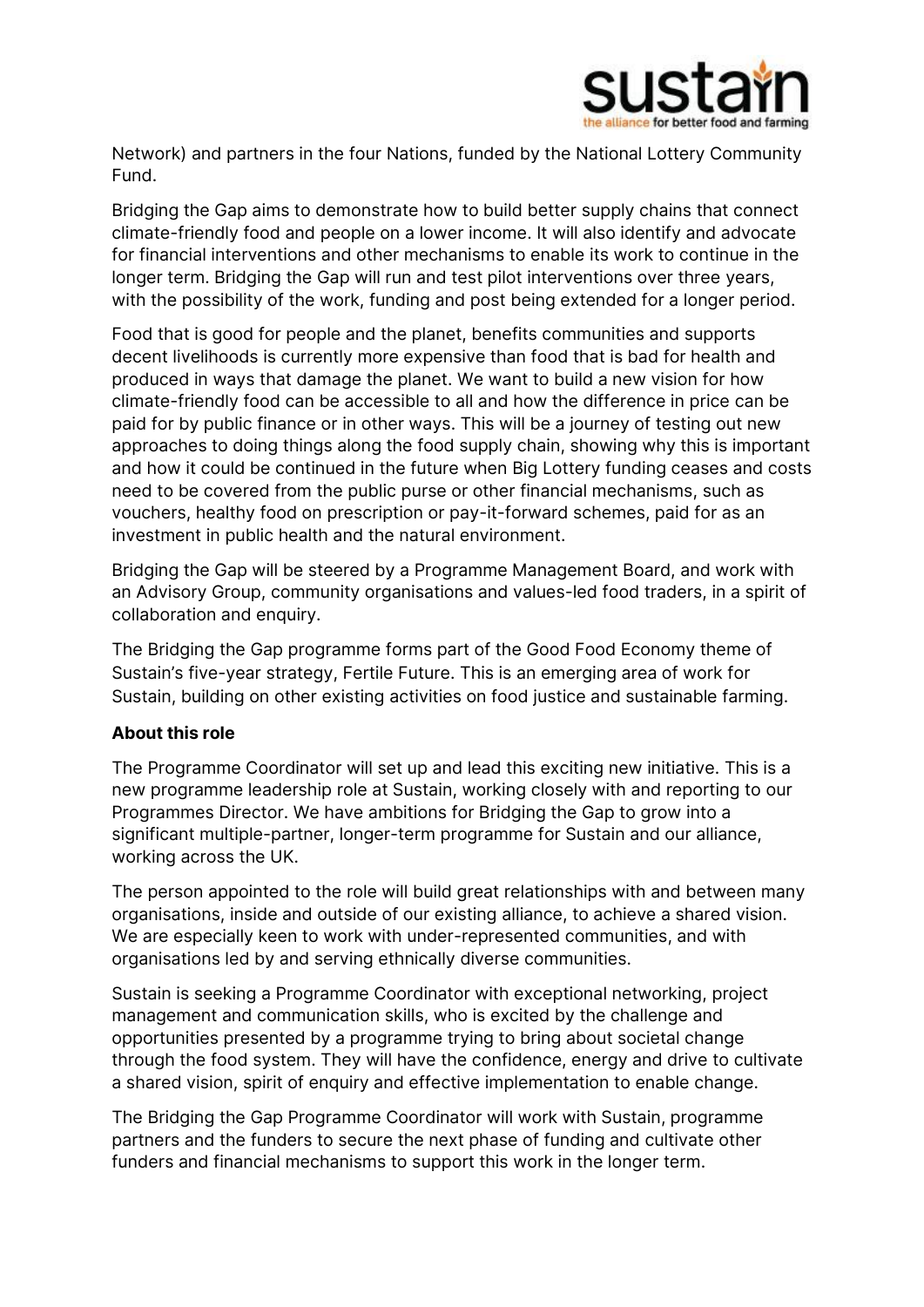

## Key objectives of the role

The Bridging the Gap Programme Coordinator will:

- 1. Coordinate overall programme delivery, with an annual budget of £500k, including the reporting process and monitoring and evaluation
- 2. Manage the budget, staff and partner relationships and identify areas for development
- 3. Develop a vision for how Bridging the Gap can be realised, including development of pilot interventions and advocacy work to influence policymakers, funders and finance mechanisms
- 4. Steer the co-production process and ensure an inclusive approach is embedded in programme plans
- 5. Oversee the process for deciding, funding, refining, and delivering pilot interventions

Recruit and work with a project support officer to:

- 6. Manage a Communication, Influencing and Engagement Plan, to ensure that this work builds the movement, both across and beyond the Sustain alliance
- 7. Design and deliver a series of learning and sharing opportunities, such as events, webinars, training modules and/or publications, to enhance the influence of the programme
- 8. Provide secretariat functions and facilitate several groupings within the programme, such as the Programme Management Board, Advisory Group, Co-Design and Collaboration Group and Working Party

#### Roles and responsibilities

- Setting up the detailed project workplan, partner agreements, budgeting and reporting processes
- Building and managing relationships with partners, Nation partners and other relevant organisations to create a shared vision, cultivate a spirit of collaboration and enquiry, and engagement in implementation of the programme
- Establishing and running various governance, advisory and working groups and how they relate to each, including the Programme Management Board, Operations Group, Co-Design and Collaboration Group, Working Party
- Reaching out to **develop new partners relationships**, including recruiting for and establishing the co-production and community advisor process. This work will have a special emphasis on diverse voices and engagement with lower income and under-represented groups and communities
- Refining the initial framework and facilitating the co-production of further ideas and processes for the supply chain related pilot interventions, including overseeing the distribution and evidencing impact of £750k of investment over Years 1-3
- Recruiting and line-managing the project support officer and other staff or volunteers as required
- Identifying ways for the programme to have significant impact for beneficiaries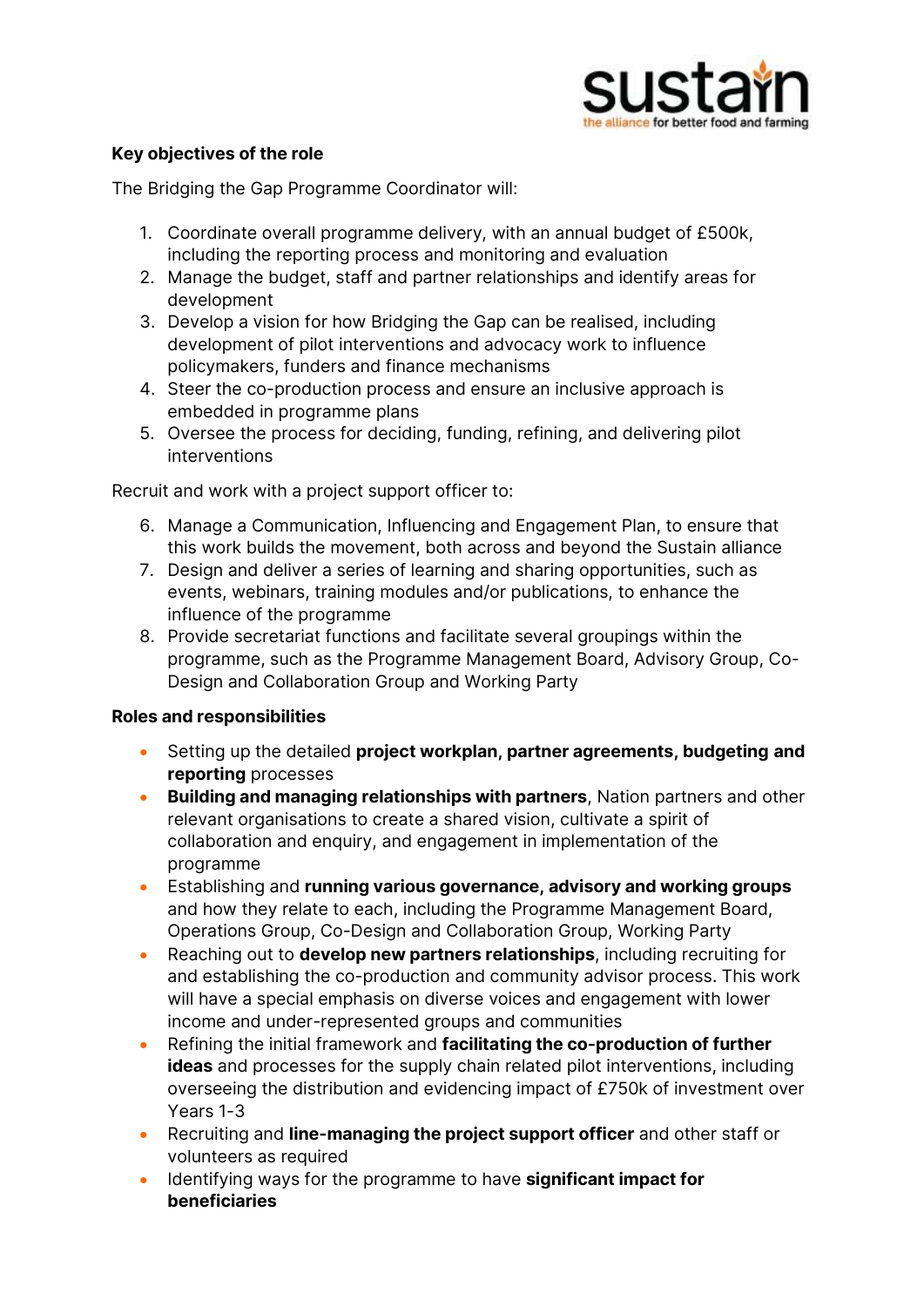

- Building Sustain's internal knowledge of, and providing thought leadership on, the Good Food Economy strand of Sustain's five-year strategy, focusing on supply chains and our shared understanding of the economic challenges and opportunities in the food system
- **Reporting to funders** and explore other funding options, building relationships with potential new funders and financial mechanisms
- Running a **programme of learning**, with the project support officer, to help the food and farming movement to share in the learning
- Creating and implementing a high-level communications, influence/advocacy and engagement plan, including managing the website, mailing list and communication channels to ensure that the programme is building a movement and galvanizing support across the alliance and beyond, including building relationships with influencers and policymakers
- Setting up and overseeing monitoring and evaluation systems, including writing an evaluation brief and appointing an evaluator to ensure the programme is building the case for future development and funding or other financial mechanisms to support this work in the longer term

## NB: Some of these roles will be key during set up and areas of delivery will be shared with the Project Support Officer recruited in January 2023.

The Bridging the Gap Programme Coordinator will also:

- Contribute to the mutually supportive culture of Sustain, among the staff team, and project participants
- Develop fundraising activities to enhance, extend projects or develop new ones, contributing ideas and expertise to fundraising initiatives that may be of benefit to programme partners and geographical areas
- Maintain excellent financial and other records, to help with accountability and open to public scrutiny
- Undertake any other responsibilities that may arise from time to time

# Personal specification

### Essential

- Experience of managing the successful delivery of a large grant-funded programme and budget, with multiple partners and associated reporting responsibilities and accountability
- Strong project management and organisational skills, including project set-up and experience of implementing or supporting evaluation
- Exceptional interpersonal skills and experience of building partnerships and working in a team to develop creative solutions
- Commitment to and understanding of sustainability, health, diversity and racial justice in the context of this role and food systems
- Good understanding of food supply chains and/or relevant food trading models and factors limiting accessibility for lower income groups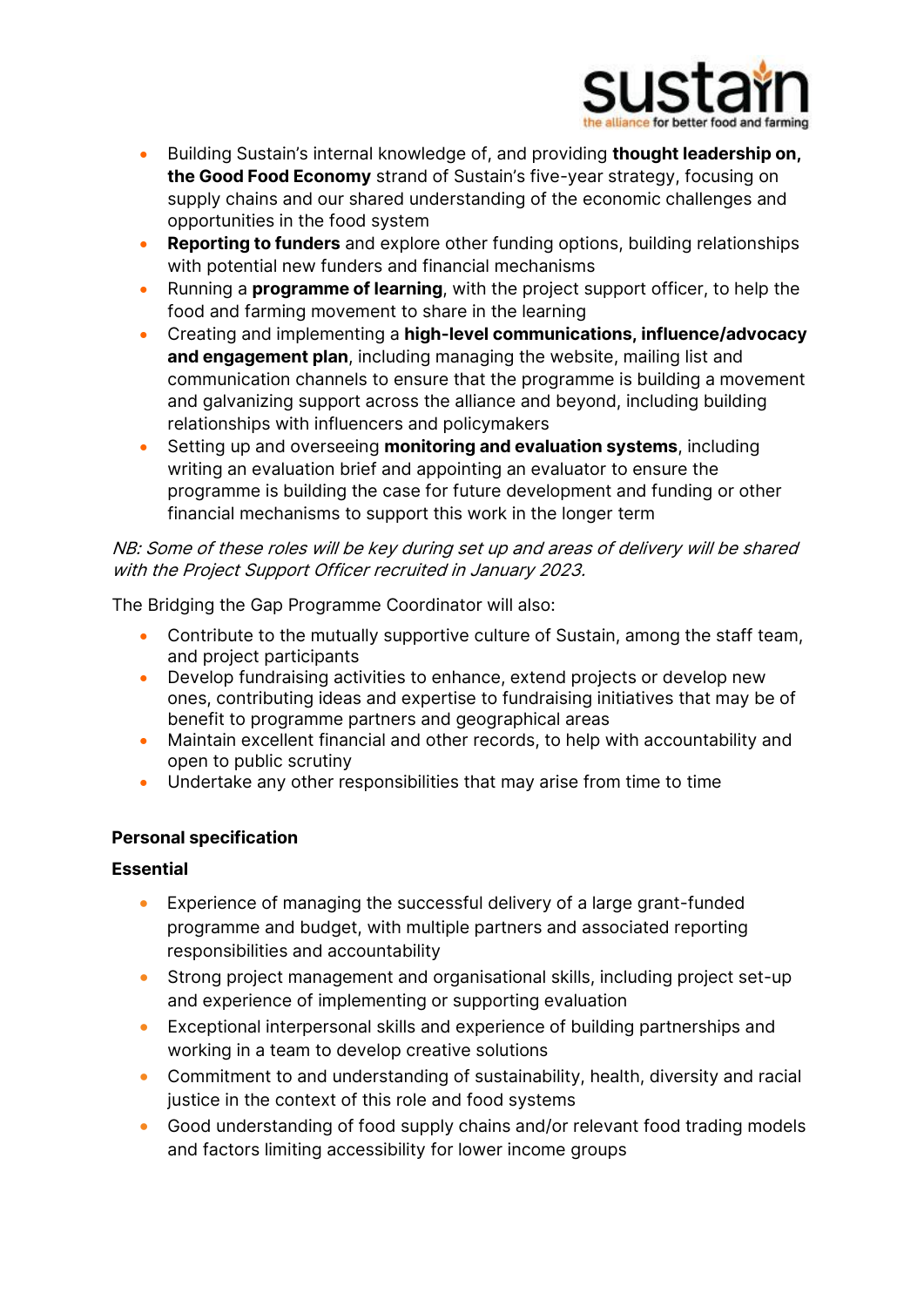

- Experience of working on a relevant theme and/or with relevant stakeholders, for example with small or medium food enterprises, public finance mechanisms, or with diverse and/or communities experiencing food insecurity
- Excellent oral and written communication skills, for example publications, webinars, working with the media, social media and other ways to raise profile in person and digitally
- Experience of facilitation (in person and online) and running effective meetings and processes to engage people in productive activities and experiences
- The confidence and experience to develop and test new ideas, including coproduction approaches, to cultivate a shared vision, build partnerships, problem-solve and think strategically
- Experience of influencing or campaigning for change
- Ability to provide an energetic, creative and tenacious approach to programme delivery and partnership working
- Ability to work in independently, with high levels of self-motivation

# Desirable

- Good knowledge of alternative food retail and/or localised food supply chains
- Demonstrable experience of influencing or campaigning on sustainable food and farming issues, that has led to a change in local or national policy or practice
- Understanding or experience of co-production processes or programme development involving multiple partners and individuals
- Experience of working in or with local authorities and the public sector
- Knowledge of the food and farming system in the UK
- Experience of working with and line-managing staff, volunteers and/or paid interns
- Experience of working in, with, or setting up food-related trading organisations or social enterprises
- Experience of fundraising and/or making a compelling case for winning funding support

# **Diversity**

Diversity matters to us. Sustain has a working environment where we value and respect every individual's unique contribution. Diversity helps us identify where change is needed and what is required to promote equity as well as reflect the concerns of our wide alliance of members.

We are committed to equality of opportunity and welcome applications from individuals, regardless of age, gender, ethnicity, disability, sexual orientation, gender identity, socio-economic background, religion and/or belief. We are happy to discuss and consider flexible working at the point of hire.